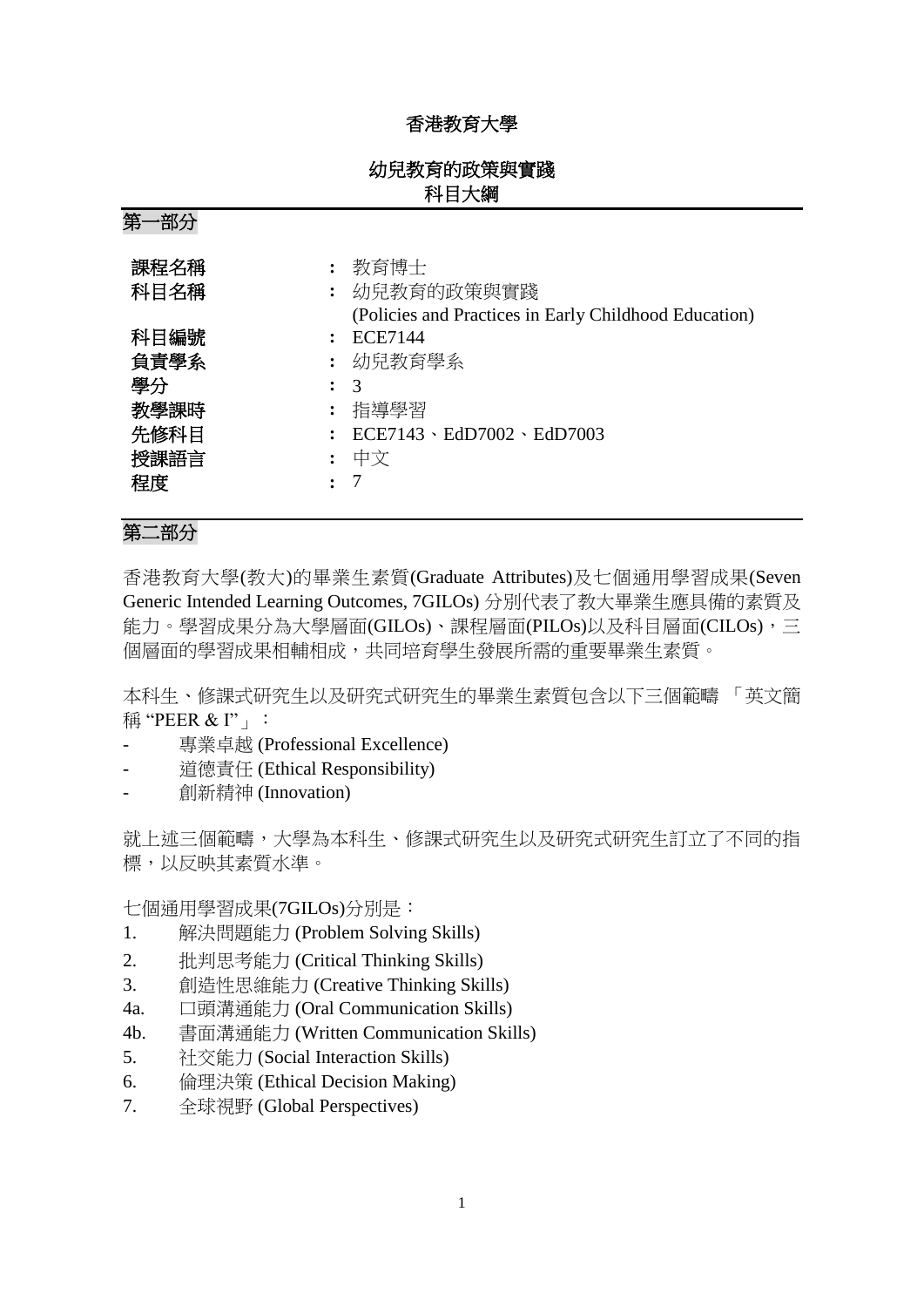### **1.** 科目概要

本課程旨在通過對亞太地區幼兒教育需求的某一方面進行深入研究,引領學生 參與一項小型調查研究。課程提供機會讓學生批判性地反思如何靈活連貫地理 解幼兒教育,以及發展應用於支援幼兒教育的學習課程和教學法等重要議題。 課程重點是探索該地區的現有政策和實踐,並辨識應用於該領域的現有模式。

### **2.** 預期學習成果

成功完成本課程後,學生應能夠:

- 成果一:批判性地分析及評估亞太地區幼兒教育的新興理念和關鍵政策的批判 性理解;
- 成果二:通過批判性地分析有關促進幼兒早期學習的效果的特定系統,以綜合 觀點;
- 成果三:總結對幼兒學習方式和示範性學習環境的理解;
- 成果四:通過查閱參考文獻、檢視實踐經驗的要素和觀察,批判性地分析教育 系統和幼兒教育的角色和責任。

| 3.內容、預期學習成果及教與學活動 |  |
|-------------------|--|
|-------------------|--|

| 教授內容             | 預期學習<br>成果<br>(CHLOS) | 教與學活動      |
|------------------|-----------------------|------------|
| 熟悉當前在香港或亞太地區的幼兒政 | 成果一                   | 圖書館和互聯網搜索; |
| 策倡議或官方慣例。        |                       | 獨立和持續性閱讀;  |
|                  |                       | 查閱幼兒政策和/或  |
|                  |                       | 教育政策/倡議。   |
| 辨識有效促進幼兒教育學習的制度。 | 成果二                   | 圖書館和互聯網搜索; |
|                  |                       | 獨立和持續閱讀;   |
|                  |                       | 進行批判性文獻綜述; |
|                  |                       | 研究問題的發展。   |
| 培養批判性分析能力,以評估和分析 | 成果三                   | 開展與研究興趣、幼兒 |
| 幼兒政策和實踐。         | 成果四                   | 政策和實踐相關的小型 |
|                  |                       | 研究;        |
|                  |                       | 完成道德申請;    |
|                  |                       | 持續的書面和口頭反  |
|                  |                       | 饋。         |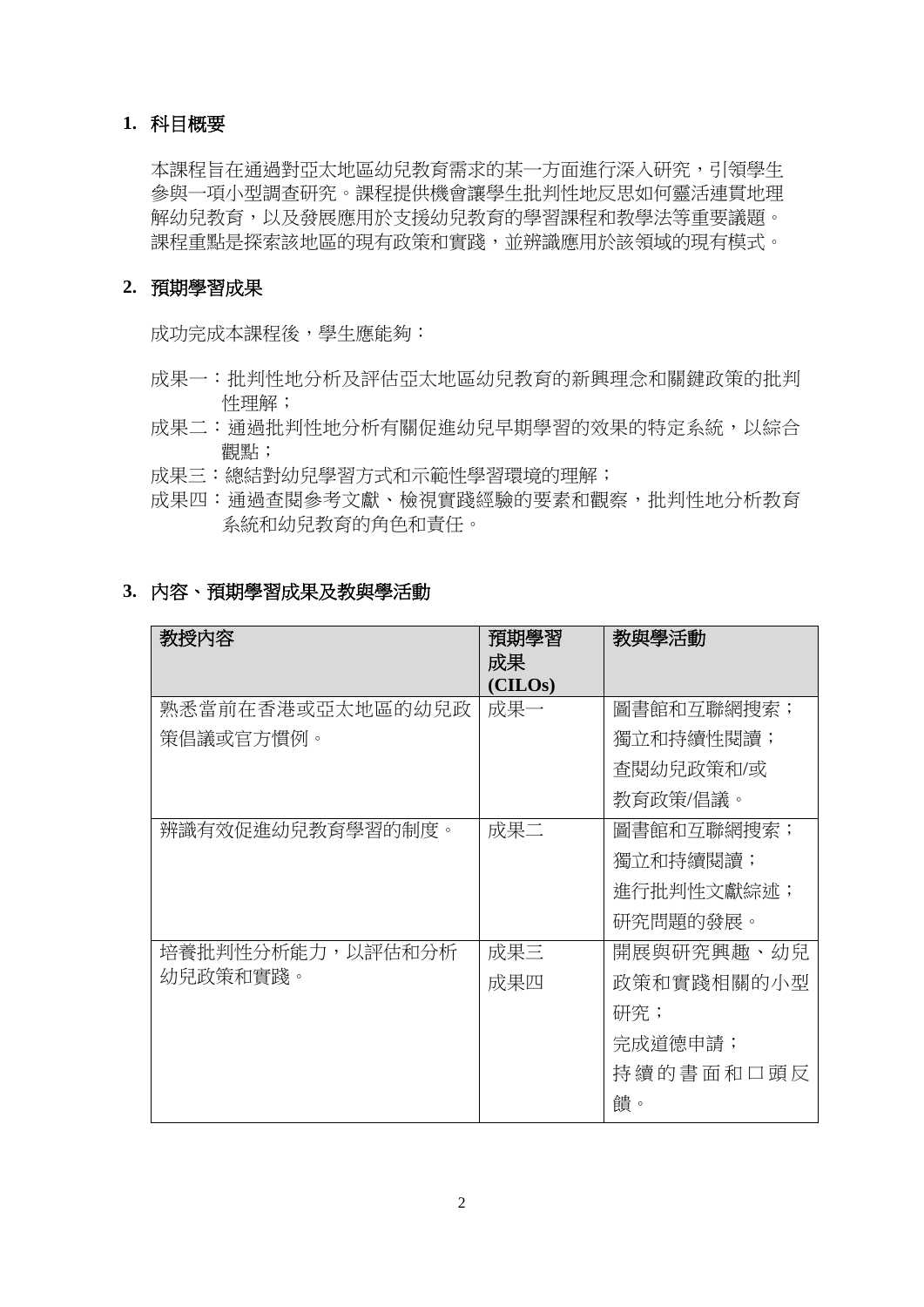#### **4.** 評核

| 評核課業                                         | 所佔比重  | 預期學習<br>成果 (CILOs) |
|----------------------------------------------|-------|--------------------|
| a. 期末論文 (3,000-4,000字)                       | 100\% | 成果一                |
| 要求學生根據其已完成的文獻綜述和先導研究<br>撰寫一篇具有批判性的文章。 論文應適合發 |       | 成果二                |
| 表。                                           |       | 成果三                |
|                                              |       | 成果四                |

#### **5.** 指定教科書

Miller, L. & Hevey, D. (2012). *Policy issues in the early years*. London : SAGE

#### **6.** 推薦書目

- Bertram, T., & Pascal, C. (2016). *Early childhood policies and systems in eight countries: Findings from IEA's early childhood education study*. Cham: Springer Open.
- Brooker, L., Blaise, M., & Edwards, S. (2014). *The SAGE handbook of play and learning in early childhood*. London, U.K.: SAGE Reference.
- Brown, N. (2019). *Internationalizing early childhood curriculum: Foundations of global competence*. New York, N.Y.: Routledge.
- Curriculum Development Council (2017). *Kindergarten education curriculum guide*. Curriculum Development Council. Retrieved from: https://www.edb.gov.hk/attachment/en/curriculumdevelopment/major-level-of-edu/preprimary/ENG\_KGECG\_2017.pdf
- Dockett, S.,Griebel, W., & Perry, R. (Eds.). (2017). *Families and transition to school*. New York, N.Y.: Springer
- Ebbeck, M., & Waniganayake, M. (2016). *Play in early childhood education: Learning in diverse contexts* (2nd ed.). South Melbourne, Vic.: Oxford University Press.
- Hunkin, E. (2019). *The quality agenda in early childhood education: Questioning local and global policy perspectives* (ed.). London, U.K.: Palgrave Pivot.
- Li, H., Park, E., & Chen, J. (2017). *Early childhood education policies in Asia Pacific: Advances in theory and practice*. Singapore: Springer Singapore.
- Li, L., & Zheng, J. (Eds.). (2017). *Chinese elementary education system reform in rural, pastoral, ethnic, and private schools: Six case studies*. Singapore: Springer Singapore.
- Nuttall, J., Kostogriz, A., Jones, M., & Martin, J. (Eds.). (2017). *Teacher education policy and practice: Evidence of impact, impact of evidence*. Singapore: Springer Singapore.
- Pramling, N., Wallerstedt, C., Lagerlöf, P., Björklund, C., Kultti, A., Palmér,